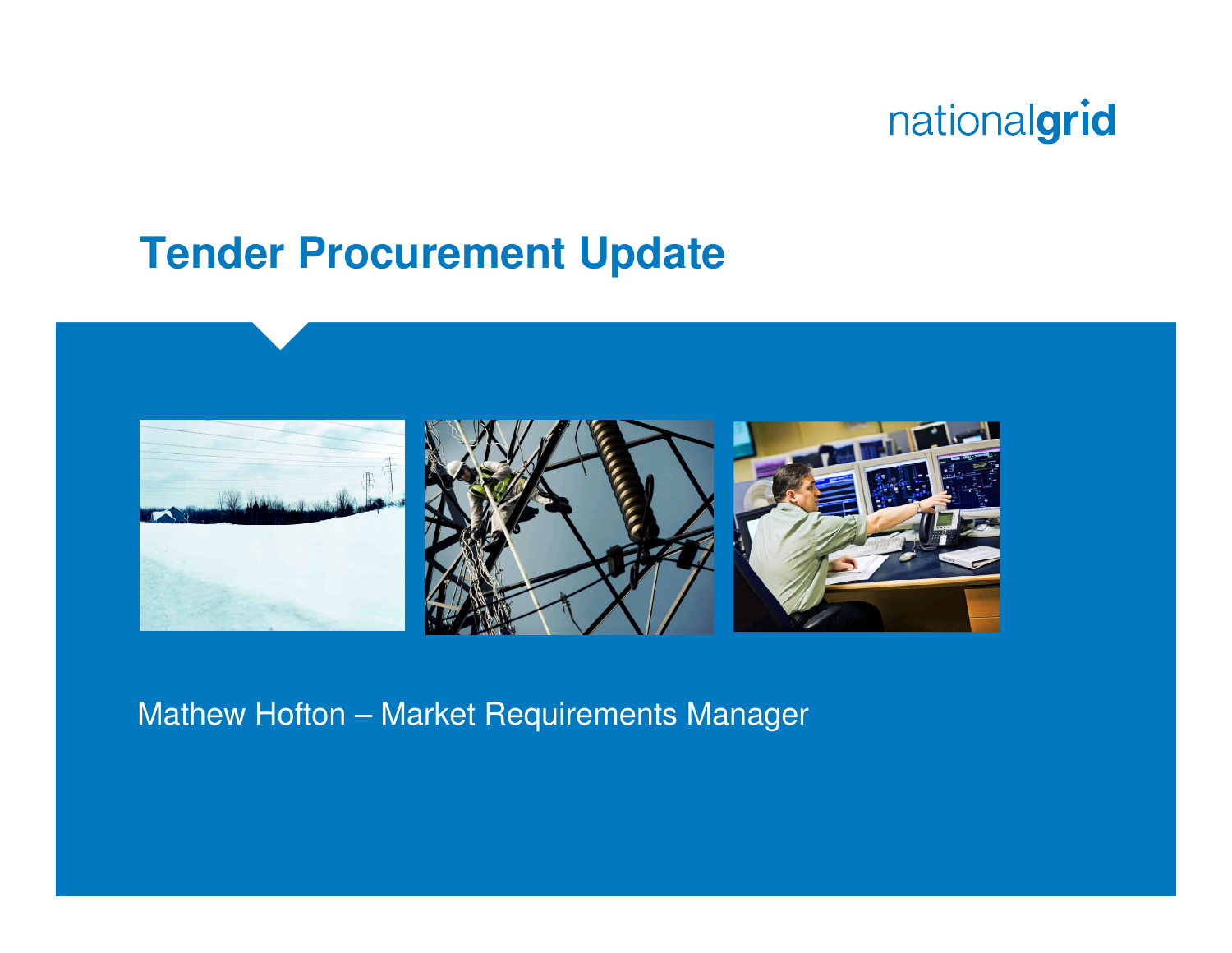## **Constraint Management Tenders**

- **Service Service**  Voltage Management Tenders
	- Spring/Summer overnight requirement for low load running in the South the South
	- **South East:** Six parties participated over two tenders
		- **April to June**  Contracts agreed at Grain and Medway
		- **July to September** Contract agreed with Damhead Creek for combined FFR and voltage management
	- **South Coast: Bilateral contract with Marchwood** 
		- **April to June:** Optional voltage management (incl. firm ext)
		- **August:** Negotiating optional voltage management
- **Service Service**  Export / Import Constraints
	- **Service Service** No requirement identified so far this year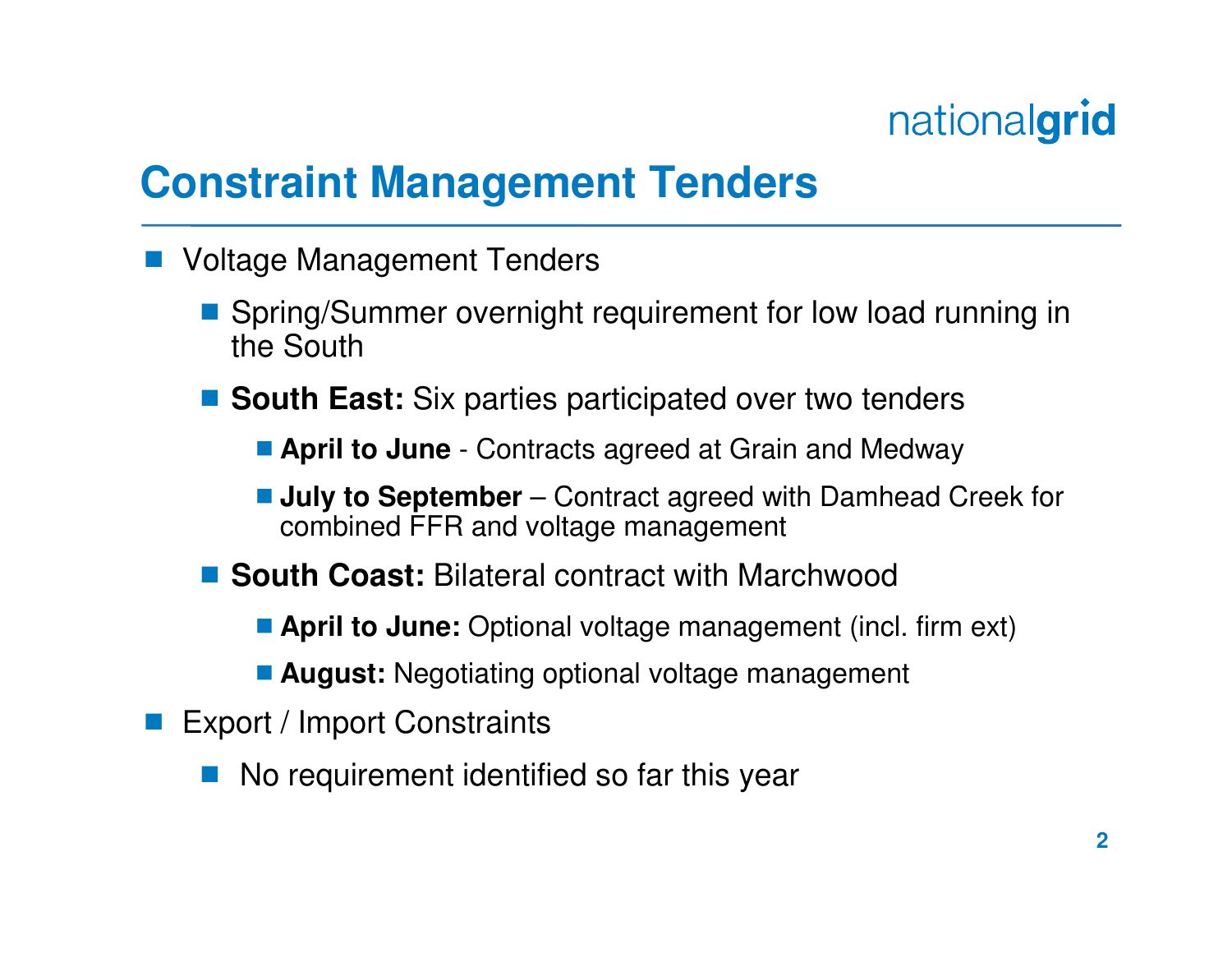# **Contracted STOR Position (prior to Tender Round 23)**



**Overview of Accepted STOR Tenders for Seasons 8.1 - 9.6**

- $\mathcal{O}(\mathbb{R}^d)$  Current requirements: 2300MW for seasons 8.3 to 8.6, requirement for current season 8.2 was 2200MW. Year 9 requirement currently being reviewed.
- Π TR23 assessment is ongoing, results will be delivered by 4th July with the market report published on Friday 18<sup>th</sup> July.
- Π The market remains very competitive and heavily subscribed.

nationalgrid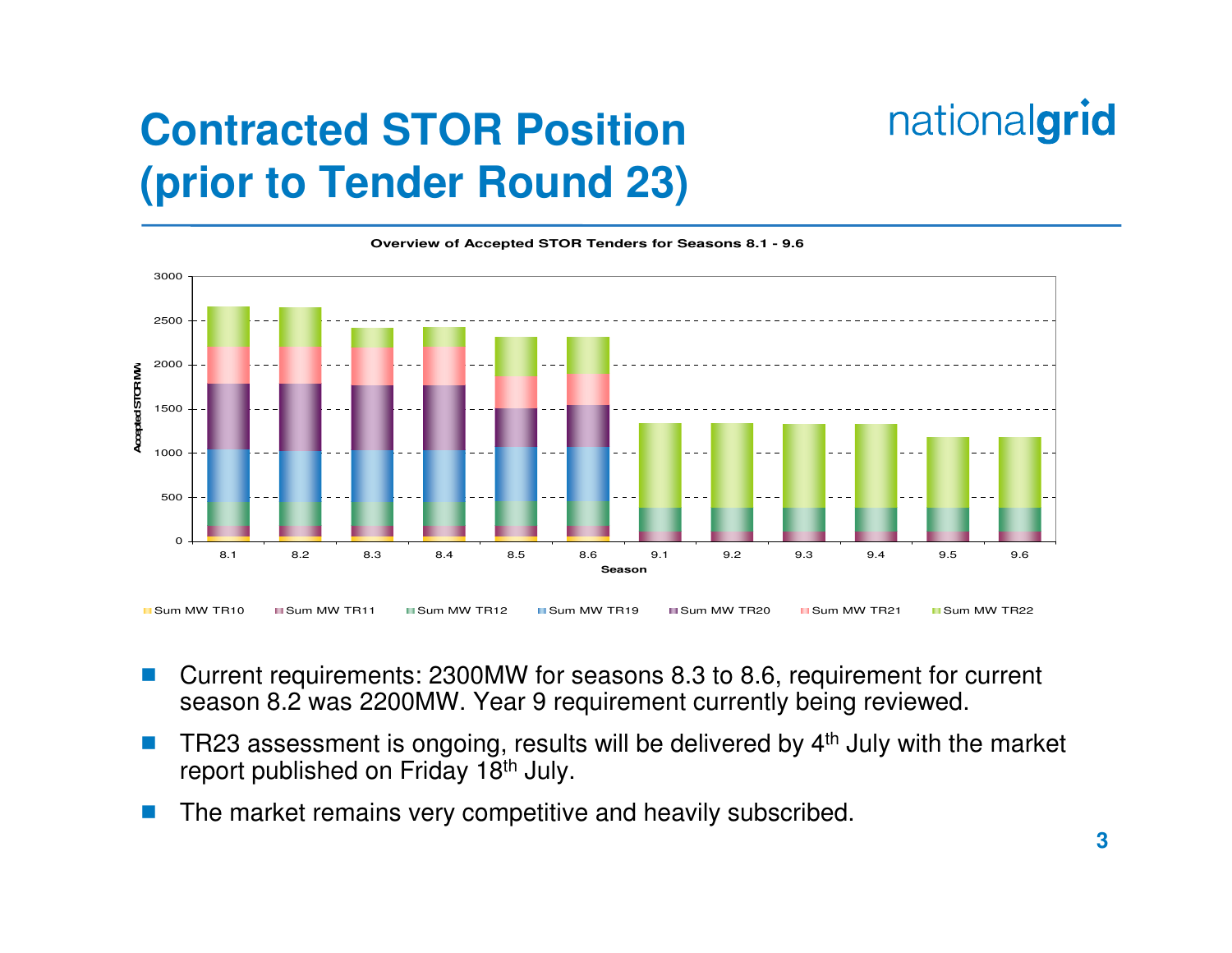#### **Former & Current Fast Reserve Contracts – day time**

- Π 6 month contracts with CRUA-1 (120MW), CRUA-4 (100MW) and 12 month contract with FFES-1 (90MW) all from starting from 01/04/14.
- Π Looking to procure additional quantities from October 2014.



**Fast Reserve Day Contracts**

FFES-3 <mark>■</mark>FFES-1 <mark>□ CRUA-1 □ CRUA-4</mark>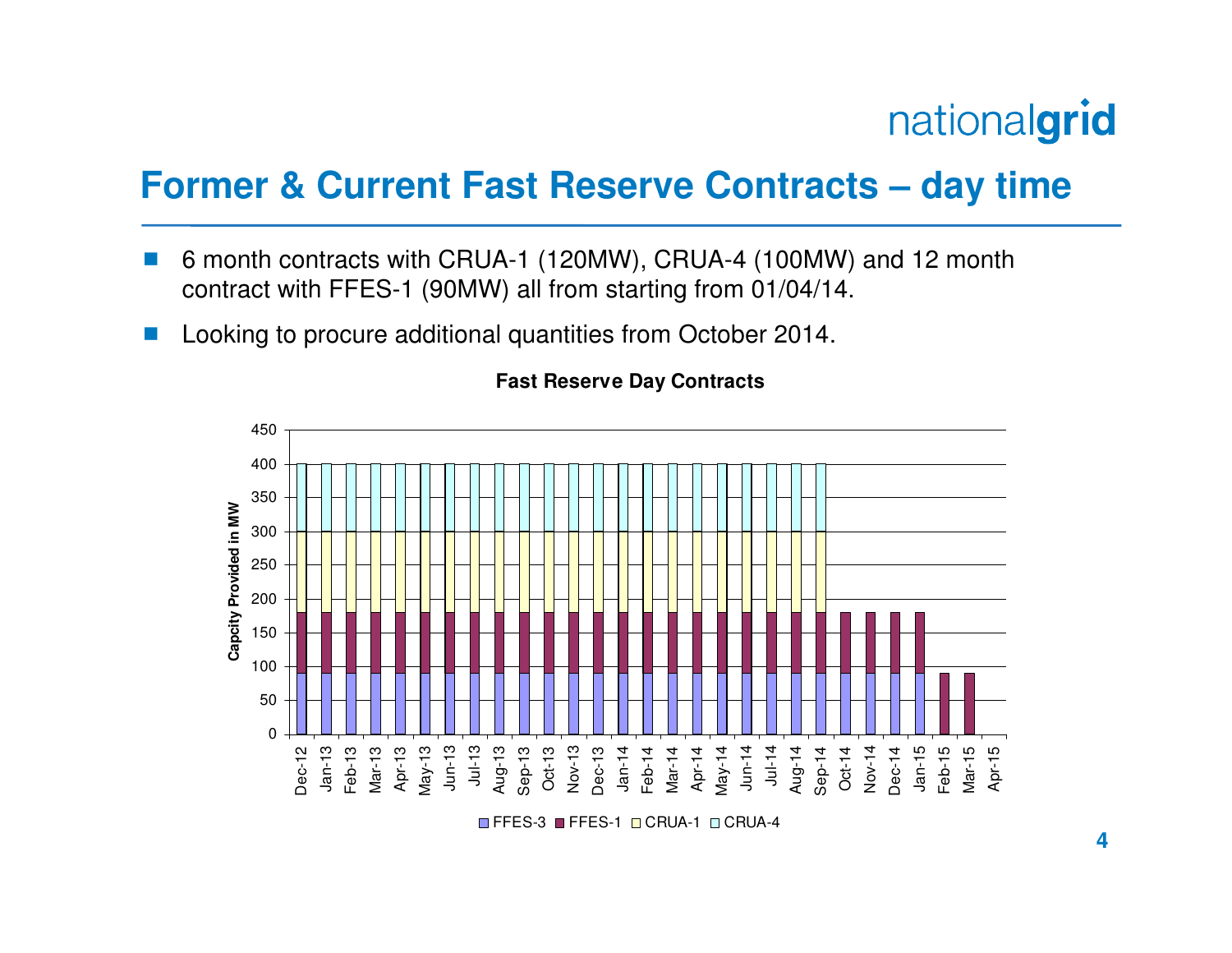### **Firm Frequency Response**

- Large secondary requirement not filled each month
- M. Assessed against the alternatives available in the Mandatory Response market
- Offers a fixed income and certainty over the medium term
- Some participants accepted regularly M.







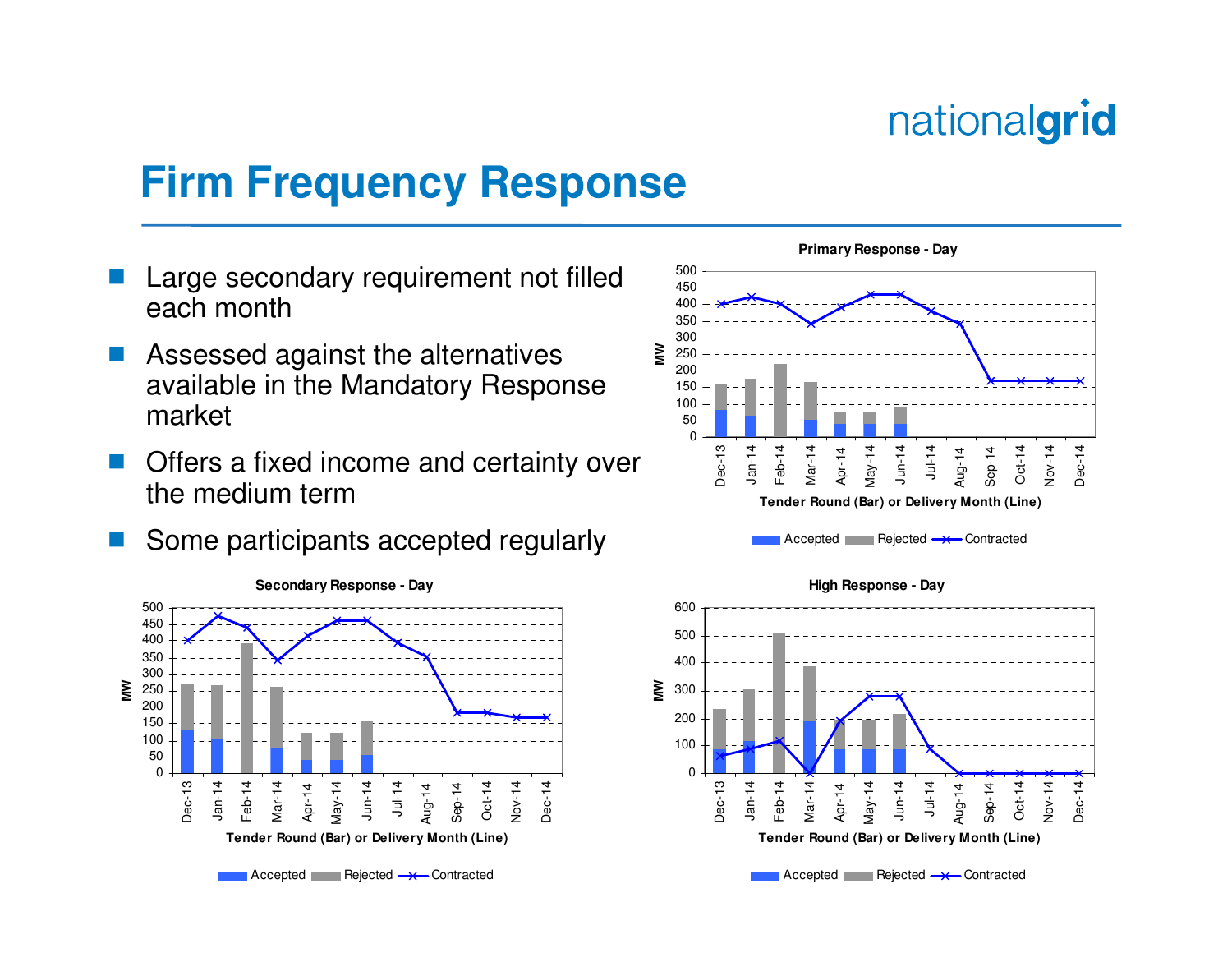# **DSBR and SBR**

- **Service Service** Requirement identified for upcoming winters
- **Contract Contract Contract Contract Contract Contract Contract Contract Contract Contract Contract Contract Co** Procuring 330MW (de-rated) of DSBR for 14/15
- Greater requirement of SBR and DSBR for 15/16
- **Service Service** ■ DSBR tender window now open, closes on 21<sup>st</sup> of July. Tenderers are advised to request logins now and complete their submissions well in advance of this deadline.
- Separate session to be run this afternoon covering:
	- General update
	- **Service Service** Validation process
	- **Assessment principals**
	- Open Q&A session
	- **Optional Tender portal guidance presentation**